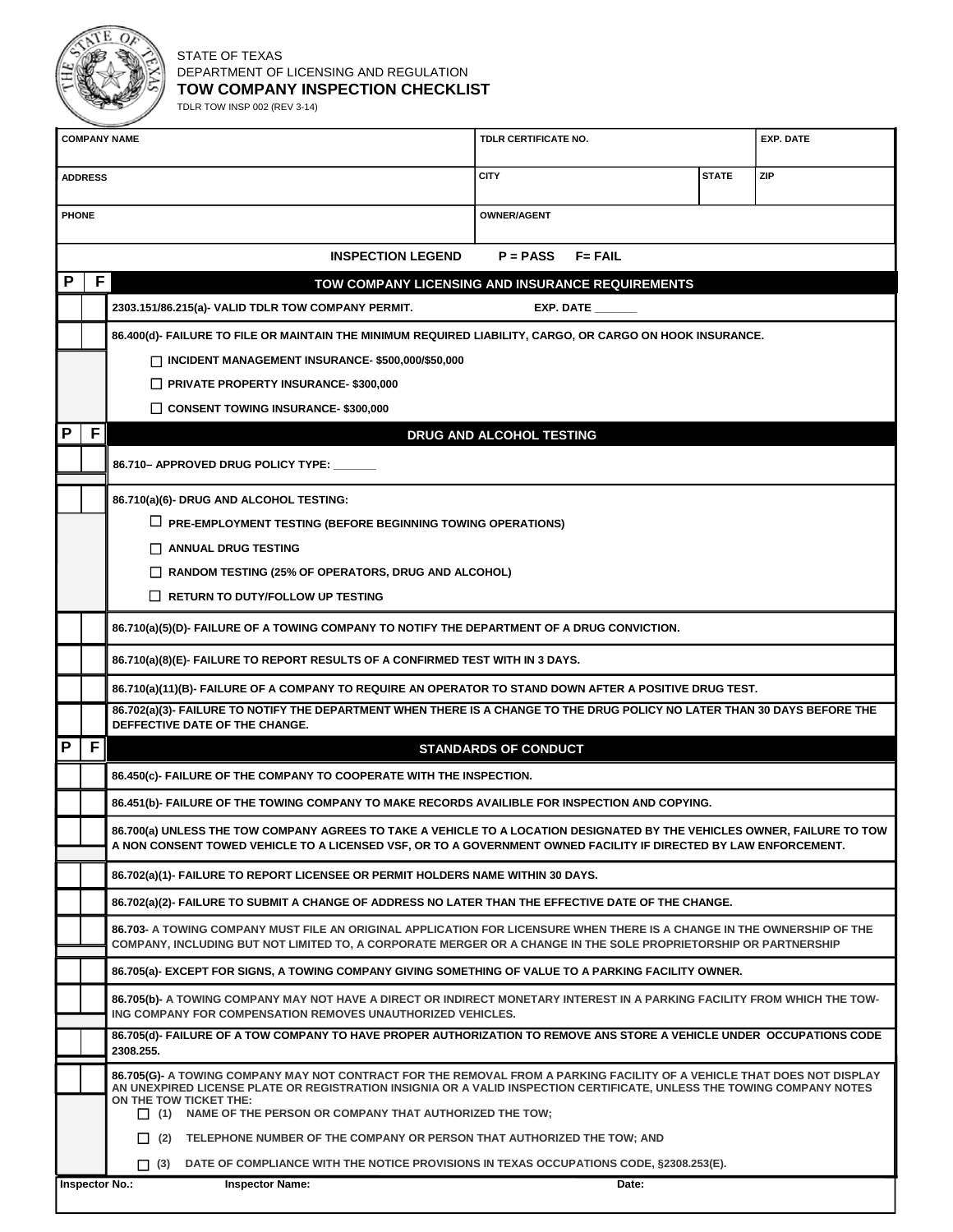| Р | F             | <b>STANDARDS OF CONDUCT</b>                                                                                                                                                                                                                                                    |  |  |  |  |
|---|---------------|--------------------------------------------------------------------------------------------------------------------------------------------------------------------------------------------------------------------------------------------------------------------------------|--|--|--|--|
|   |               | 86.705(h)- TOWING COMPANY OR OPERATOR CHARGING A FEE GREATER THAN THE NONCONSENT TOW FEE SCHEDULE.                                                                                                                                                                             |  |  |  |  |
|   |               | 86.705(i)- TOWING COMPANY OR OPERATING CHARGING A FEE THAT IS NOT LISTED ON THE NONCONSENT TOW FEE SCHEDULE.                                                                                                                                                                   |  |  |  |  |
|   |               | 86.705(j)- CHARGING A FEE FOR A PRIVATE PROPERTY TOW THAT IS NOT AUTHORIZED BY OR MORE THAN THE STATEWIDE MAXIMUM.                                                                                                                                                             |  |  |  |  |
|   |               | LIGHT DUTY (MAX) TOW FEE \$250.00/ DROP FEE \$125.00<br>□                                                                                                                                                                                                                      |  |  |  |  |
|   |               | MEDIUM DUTY (MAX) TOW FEE \$350.00/ DROP FEE \$175.00<br>□                                                                                                                                                                                                                     |  |  |  |  |
|   |               | $\Box$<br>HEAVY DUTY TOW FEE \$450.00 PER UNIT MAXIUM \$900.00/ DROP FEE \$225.00 PER UNIT MAXIMUM \$450.00 TOTAL.                                                                                                                                                             |  |  |  |  |
|   |               | 86.705(K)- A TOWING COMPANY MAY NOT CHARGE A FEE RELATED TO A NONCONSENT TOW UNLESS THAT FEE IS AUTHORIZED BY THE<br>STATEWIDE FEE OR NONCONSENT TOW FEES AUTHORIZED BY TEXAS OCCUPATIONS CODE, §2308.2065.                                                                    |  |  |  |  |
|   |               | 86.705(I)- FAILURE OF A TOW COMPANY TO KEEP A RECORD OF EVERY NONCONSENT TOW THAT SHALL INCLUDE:                                                                                                                                                                               |  |  |  |  |
|   |               | □<br>VEHICLE DESCRIPTION, INCLUDING LICENSE OR VEHICLE IDENTIFICATION NUMBER, IF AVAILABLE;                                                                                                                                                                                    |  |  |  |  |
|   |               | □<br>A STATEMENT DESCRIBING THE REASON FOR TOWING THE VEHICLE;                                                                                                                                                                                                                 |  |  |  |  |
|   |               | □<br><b>LOCATION VEHICLE TOWED FROM; AND</b>                                                                                                                                                                                                                                   |  |  |  |  |
|   |               | □<br><b>VEHICLE STORAGE LOCATION.</b>                                                                                                                                                                                                                                          |  |  |  |  |
|   |               | 86.705(M)- A TOWING COMPANY MAY NOT EMPLOY OR CONTRACT WITH UNLICENSED PERSONS REQUIRED TO HOLD A LICENSE UNDER THIS<br><b>CHAPTER.</b>                                                                                                                                        |  |  |  |  |
|   |               | 86.706(a)- A TOWING COMPANY MUST PROVIDE ITS NONCONSENT TOWING FEES SCHEDULE TO ALL VSF'S TO WHICH THE TOWING COMPANY<br><b>DELIVERS VEHICLES FOR STORAGE.</b>                                                                                                                 |  |  |  |  |
|   |               | 86.709(a)- TOW COMPANY MUST PREPARE AND ISSUE A TOW TICKET FOR EACH NONCONSENT TOW.                                                                                                                                                                                            |  |  |  |  |
|   |               | 86.709(b)- A COPY OF THE TOW TICKET MUST BE GIVEN TO THE VEHICLE OWNER, IF THE OWNER OR OPERATOR IS PRESENT AND AVAILABLE<br>AT THE TIME OF THE TOW, AND A COPY DELIVERED TO THE VEHICLE STORAGE FACILITY, OR PLACE AGREED UPON BY THE TOWING OPERA-<br>TOR AND VEHICLE OWNER. |  |  |  |  |
|   |               | 86.709(c)- THE TOW TICKET SHALL ONLY AUTHORIZE CHARGES DIRECTLY RELATED TO TOWING THE VEHICLE TO A DESIGNATED LOCATION<br><b>AUTHORIZED BY SUBSECTION (b).</b>                                                                                                                 |  |  |  |  |
|   |               | 86.709(d)- THE TOW TICKET SHALL ITEMIZE EACH CHARGE AND MUST CHARACTERIZE THE FEES USING THE IDENTICAL FEE STRUCTURE STAT-<br>ED IN THE TOWING COMPANY'S NONCONSENT TOWING FEE SCHEDULE ON FILE WITH THE VSF.                                                                  |  |  |  |  |
|   |               | 86.709(e)- THE TOW TICKET MUST CONTAIN:                                                                                                                                                                                                                                        |  |  |  |  |
|   |               | THE LICENSED NAME OF THE TOW COMPANY.<br>□                                                                                                                                                                                                                                     |  |  |  |  |
|   |               | THE PUBLICLY LISTED TELEPHONE NUMBER.<br>□                                                                                                                                                                                                                                     |  |  |  |  |
|   |               | □<br>TOW COMPANY CERTIFICATE NUMBER.                                                                                                                                                                                                                                           |  |  |  |  |
|   |               | □<br>THE TDLR LICENSE NUMBER OF THE TOW OPERATOR.                                                                                                                                                                                                                              |  |  |  |  |
| P | F             | <b>TOWING OPERATIONS</b>                                                                                                                                                                                                                                                       |  |  |  |  |
|   |               | 2308.103(a)/86.201(a)– COMPANY PERFORMING AN IM TOW WITHOUT A VAILD IM TOWING PERMIT .                                                                                                                                                                                         |  |  |  |  |
|   |               | 2308.104(a)/86.202(a)– COMPANY PERFORMING A PP TOW WITHOUT A VAILD IM OR PP TOWING PERMIT.                                                                                                                                                                                     |  |  |  |  |
|   |               | 2308.101/86.200– USED A TOW TRUCK FOR TOWING ON A PUBLIC ROADWAY WITHOUT FIRST OBTAINING A PERMIT FOR THE TRUCK.                                                                                                                                                               |  |  |  |  |
|   |               | 2308.151/86.207- OPERATING A TOW TRUCK TO CONDUCT TOWING OPERATIONS WITHOUT A VAILD TOW OPERATOR LICENSE. (IF AN UN-<br>LCENSED INDIVIDUAL IS FOUND RECORD NAME, ADDRESS, TYPE OF, AND ANY IDENTIFICATION OF THE PERSON IF POSSIBLE IN NOTE SECTION<br>BELOW.)                 |  |  |  |  |
|   |               | 86.711- FAILURE OF A TOW COMPANY TO PERFORM TOWING OPERATIONS WITH HONESTY, TRUSTWORTHINESS, AND INTEGRITY.                                                                                                                                                                    |  |  |  |  |
|   | <b>NOTES:</b> |                                                                                                                                                                                                                                                                                |  |  |  |  |